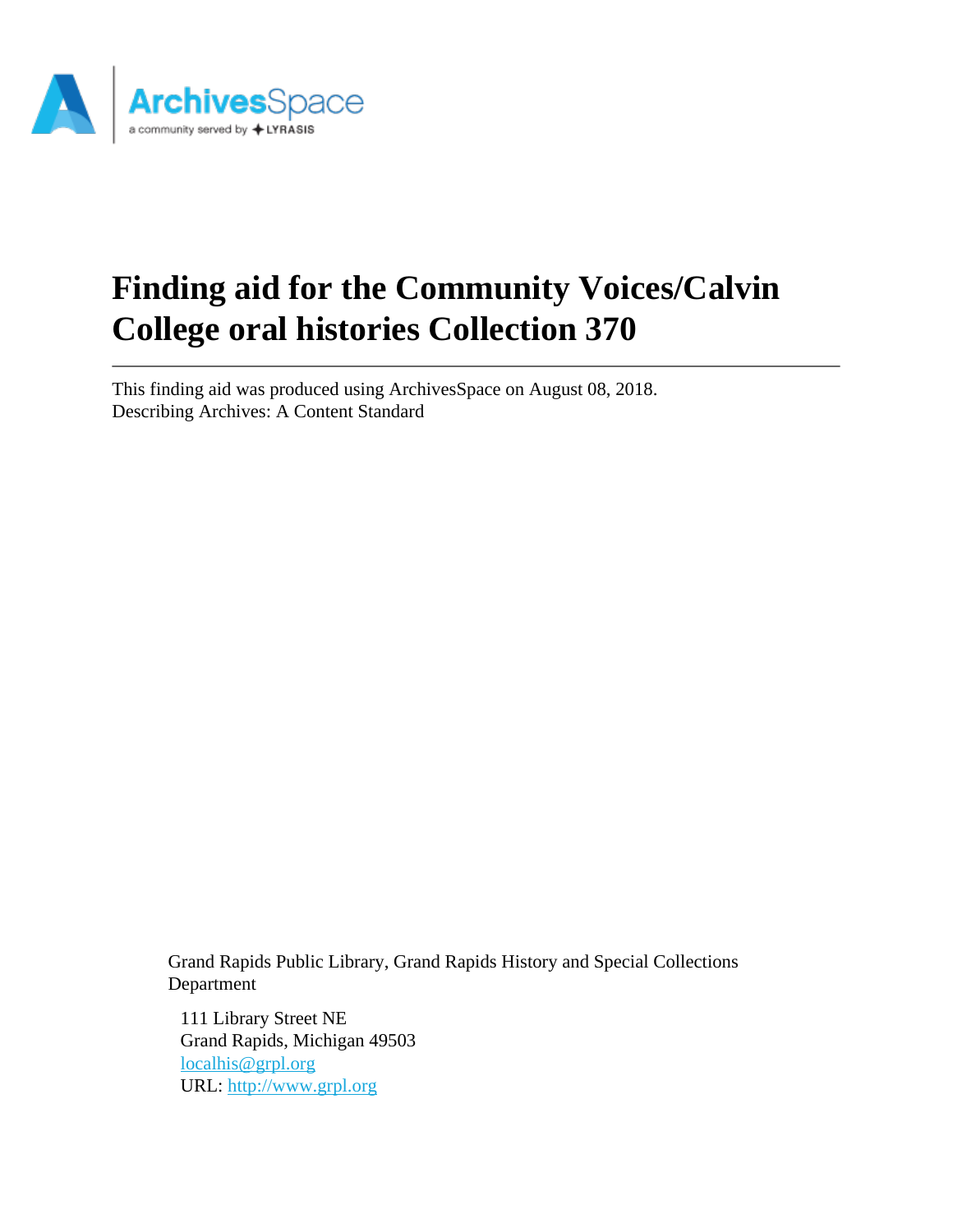# <span id="page-1-0"></span>**Table of Contents**

| 3 |
|---|
|   |
|   |
|   |
|   |
|   |
|   |
|   |
|   |
|   |
|   |
|   |
|   |
|   |
|   |
|   |
|   |
|   |
|   |
|   |
|   |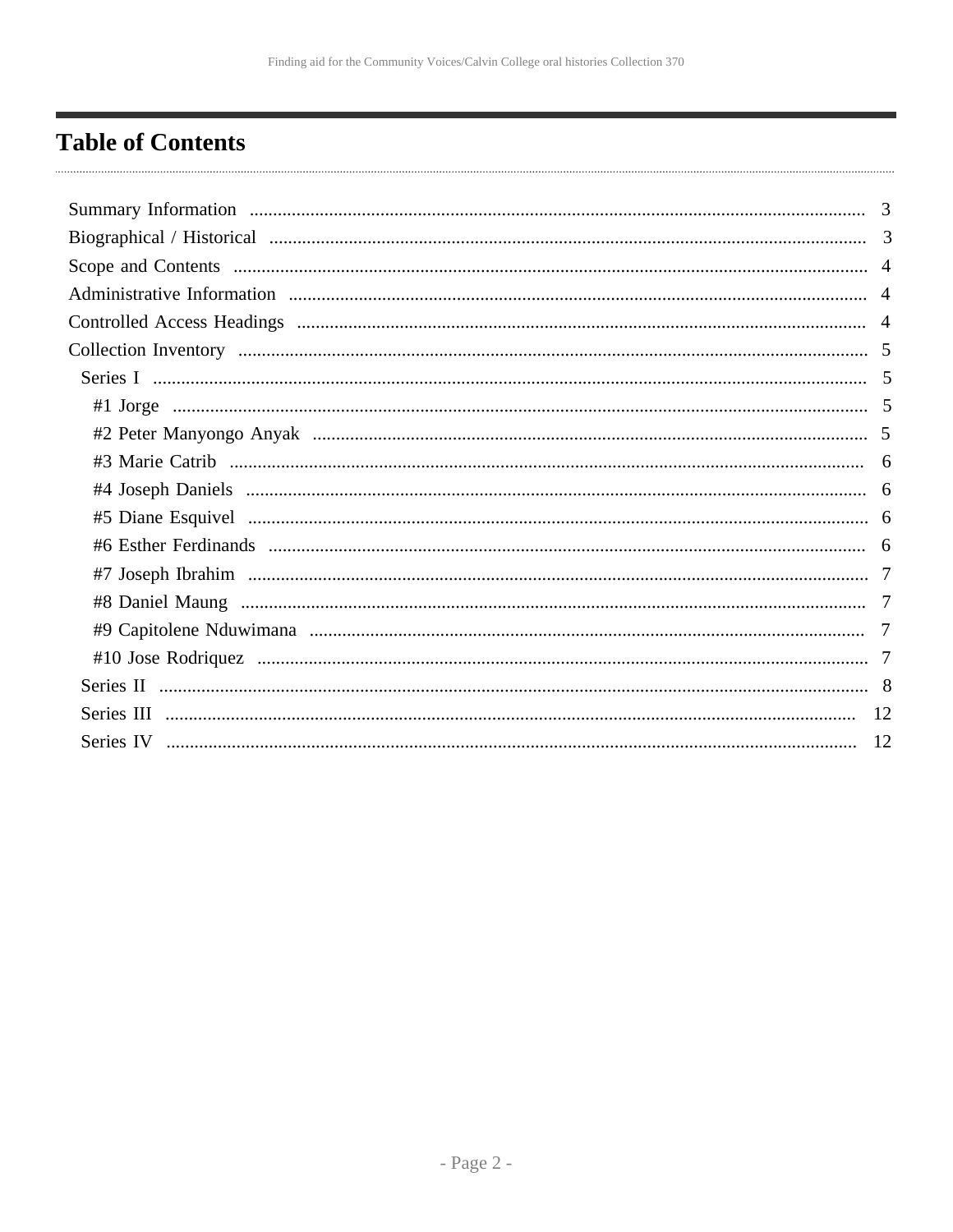# <span id="page-2-0"></span>**Summary Information**

| <b>Repository:</b>                  | Grand Rapids Public Library, Grand Rapids History and Special<br><b>Collections Department</b>                                                                                                                                                                                                                                                                                                                                                                                                                                                           |
|-------------------------------------|----------------------------------------------------------------------------------------------------------------------------------------------------------------------------------------------------------------------------------------------------------------------------------------------------------------------------------------------------------------------------------------------------------------------------------------------------------------------------------------------------------------------------------------------------------|
| <b>Title:</b>                       | Community Voices/Calvin College oral histories                                                                                                                                                                                                                                                                                                                                                                                                                                                                                                           |
| ID:                                 | Collection 370                                                                                                                                                                                                                                                                                                                                                                                                                                                                                                                                           |
| Date [inclusive]:                   | 2001-2009                                                                                                                                                                                                                                                                                                                                                                                                                                                                                                                                                |
| <b>Physical Description:</b>        | 2 Linear Feet                                                                                                                                                                                                                                                                                                                                                                                                                                                                                                                                            |
| Language of the<br><b>Material:</b> | English                                                                                                                                                                                                                                                                                                                                                                                                                                                                                                                                                  |
| Language of the<br><b>Material:</b> | Several of the interviews are in Spanish.                                                                                                                                                                                                                                                                                                                                                                                                                                                                                                                |
| Abstract:                           | Community Voices is a project at Calvin College in Grand Rapids,<br>Michigan that aims to teach students to listen and carefully record<br>life stories from the Grand Rapids community. This is an oral history<br>collection of numerous interviews and video productions from various<br>Calvin College classes. Each series is composed of the particular<br>output from a class that participated in the project. Each class produced<br>oral histories or a video production of community residents in the city<br>of Grand Rapids from 2001-2010. |

**^** [Return to Table of Contents](#page-1-0)

# <span id="page-2-1"></span>**Biographical / Historical**

The Community Voices project is a project at Calvin College, Grand Rapids, Michigan, with the aim of teaching students to listen and carefully record life stories from the Grand Rapids community.

The oral history interviews were conducted at various times and in various Calvin College classes or projects. Currently, this collection is made up of four Series. Each series is composed of the materials from each class or project. This collection will be added to as materials are received from Calvin College.

#### **^** [Return to Table of Contents](#page-1-0)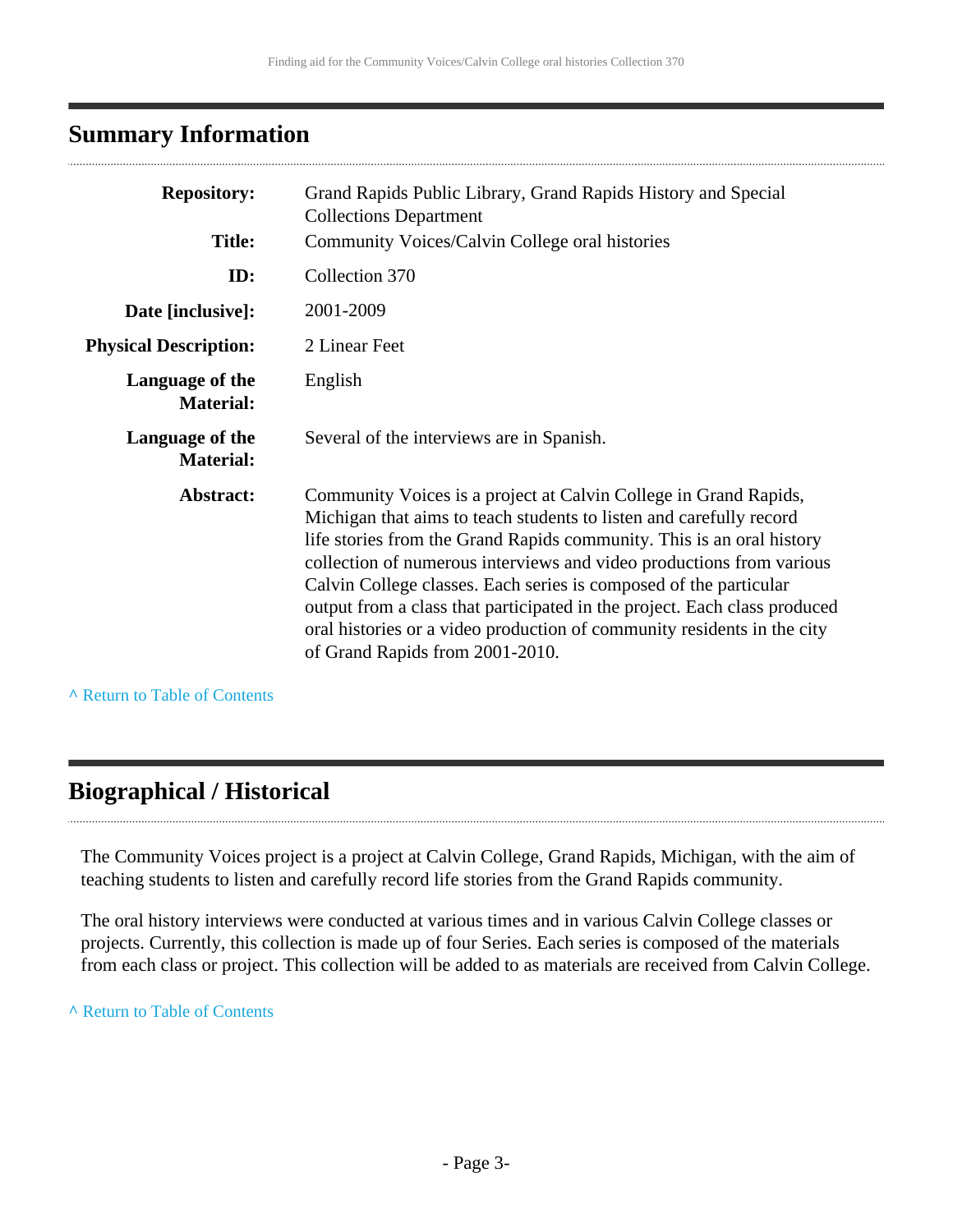# <span id="page-3-0"></span>**Scope and Contents**

This is an oral history collection of numerous interviews and video productions from various Calvin College classes. Each series is composed of the particular class output from Calvin College. Each class produced oral histories, or a video production of community residents in the city of Grand Rapids from 2001-2009.

No ancillary information, such as photographs, newspaper clippings or other ephemera, is present in the collection.

**^** [Return to Table of Contents](#page-1-0)

# <span id="page-3-1"></span>**Administrative Information**

### **Publication Statement**

Grand Rapids Public Library, Grand Rapids History and Special Collections Department

111 Library Street NE Grand Rapids, Michigan 49503 [localhis@grpl.org](mailto:localhis@grpl.org) URL:<http://www.grpl.org>

### **Immediate Source of Acquisition**

Calvin College, accession number 2009.051.

**^** [Return to Table of Contents](#page-1-0)

# <span id="page-3-2"></span>**Controlled Access Headings**

- Immigrants -- Michigan -- Grand Rapids -- History
- Community life -- Michigan -- Grand Rapids
- Grand Rapids (Mich.) -- History
- oral histories
- Calvin College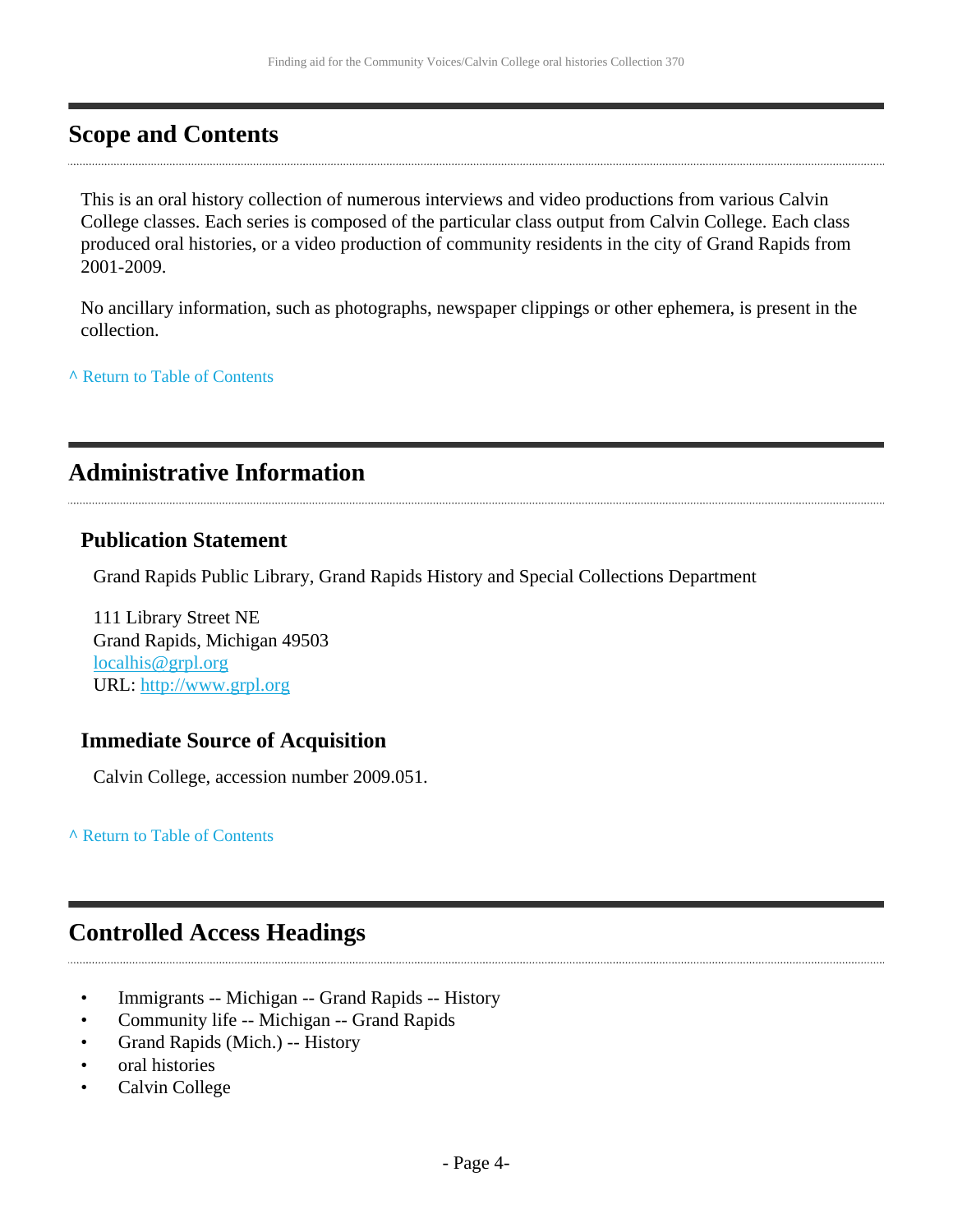# <span id="page-4-0"></span>**Collection Inventory**

### <span id="page-4-1"></span>**Series I**

#### **Scope and Contents**

Composed of materials from the 2009 English 101 course with Professor Debra Rienstra. All interviews are on Compact Disc. Release forms are present for most of the materials. Interviews are arranged by order received from the class instructor.

### <span id="page-4-2"></span>**#1 Jorge**

| <b>Title/Description</b>                                                      | <b>Instances</b> |          |
|-------------------------------------------------------------------------------|------------------|----------|
| Calvin student interviewers / Sarah Scheeres, Ben Verhulst.<br>Transcription. | Box 1            | Folder 1 |

#### **General**

No release form present

### **Student papers**

| <b>Title/Description</b>                                                                                                                    | <b>Instances</b> |          |
|---------------------------------------------------------------------------------------------------------------------------------------------|------------------|----------|
| From the City of Fasting Coyotes / Scheeres, Nov. 7, 2008.                                                                                  | Box 1            | Folder 1 |
| Reciprocal Community Identify and the Effect of the Media /<br>Scheeres, Dec. 8, 2008 / Verhulst, Nov. 7, 2008 / Verhulst,<br>Dec. 1, 2008. | Box 1            | Folder 1 |

### <span id="page-4-3"></span>**#2 Peter Manyongo Anyak**

| <b>Title/Description</b>                                     | <i><u><b>Instances</b></u></i> |          |
|--------------------------------------------------------------|--------------------------------|----------|
| Calvin student interviewers / Luke DeJong, Kristen Vriesema. | Box 1                          | Folder 2 |
| Release form on file. Transcription.                         |                                |          |

### **Student papers**

| <b>Title/Description</b> |                                                                                               | <b>Instances</b> |          |
|--------------------------|-----------------------------------------------------------------------------------------------|------------------|----------|
|                          | Identity in Struggle / DeJong, Dec. 8, 2008                                                   | Box 1            | Folder 2 |
|                          | The Immigration of Sudan's "Lost Boys" / DeJong, Dec. 13,<br>2008                             | Box 1            | Folder 2 |
|                          | Hope in the Lives of the "Lost Boys" / Vriesema, Dec. 15,<br>2008                             | Box 1            | Folder 2 |
|                          | Identity through Memories / Vriesema, Feb. 9, 2009                                            | Box 1            | Folder 2 |
|                          | Peter Manyango Anyal : the Journal that Changed<br>Everything / author unknown. Date unknown. | Box 1            | Folder 2 |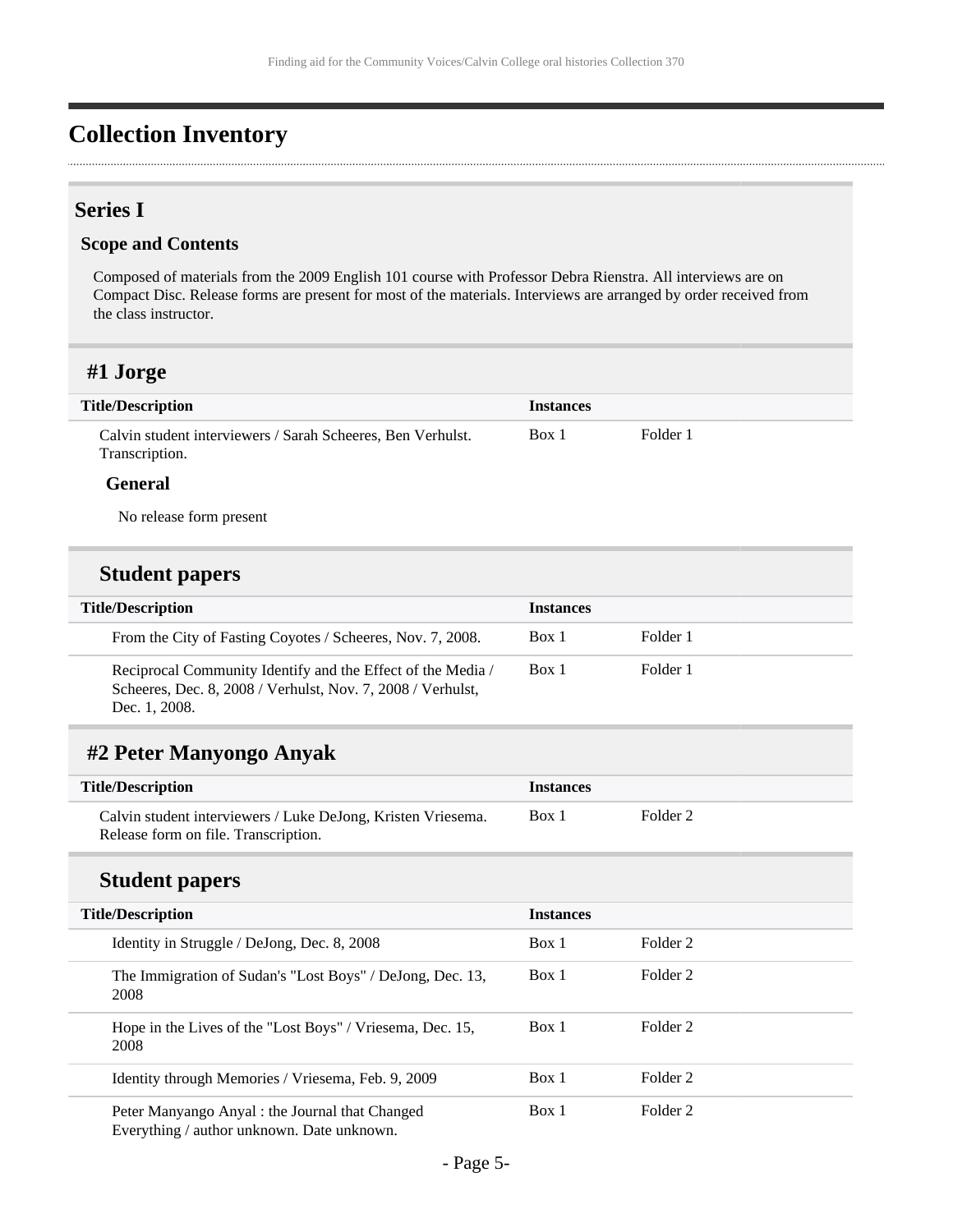# <span id="page-5-0"></span>**#3 Marie Catrib**

| <b>Title/Description</b>                                                  | <i><u><b>Instances</b></u></i> |          |  |
|---------------------------------------------------------------------------|--------------------------------|----------|--|
| Calvin student interviewers / Yohan Ki, Betsy Zandstra.<br>Transcription. | Box 1                          | Folder 3 |  |

#### **General**

No release form present

## **Student papers**

| <b>Title/Description</b> |                                                                   | <b>Instances</b> |          |
|--------------------------|-------------------------------------------------------------------|------------------|----------|
|                          | Lebanese Immigration to the United States / Kim, Nov. 7,<br>2008. | Box 1            | Folder 3 |
|                          | Identity / Kim, Dec. 2, 2008                                      | Box 1            | Folder 3 |

## <span id="page-5-1"></span>**#4 Joseph Daniels**

| <b>Title/Description</b>                                     | <i>Instances</i> |          |
|--------------------------------------------------------------|------------------|----------|
| Calvin student interviewers / Jen TenBrink, Daniel Reinisch. | Box 1            | Folder 4 |
| Release form on file. Transcription.                         |                  |          |

### **Student papers**

| <b>Title/Description</b>                                                                  | <b>Instances</b> |          |
|-------------------------------------------------------------------------------------------|------------------|----------|
| New Jersey to Michigan: a migration within America's<br>Borders / Tenbrink. Nov. 19, 2009 | Box 1            | Folder 4 |
| Final Integration Paper / TenBrink, n.d.                                                  | Box 1            | Folder 4 |

# <span id="page-5-2"></span>**#5 Diane Esquivel**

| <b>Title/Description</b>                                                                                                                                            | <b>Instances</b> |          |
|---------------------------------------------------------------------------------------------------------------------------------------------------------------------|------------------|----------|
| Calvin student interviewers / Reed Johnson, Kristin Miller.<br>Two release forms on file, one each from Diana and also Carlos<br>Esquivel. Transcription + Audio CD | Box 1            | Folder 5 |

# <span id="page-5-3"></span>**#6 Esther Ferdinands**

| <b>Title/Description</b>                                    | <b>Instances</b> |          |
|-------------------------------------------------------------|------------------|----------|
| Calvin student interviewers / Alexandra van Milligen, Bekah | Box 1            | Folder 6 |
| Williamson. Release form on file. Transcription + Audio Cd. |                  |          |

## **Student Papers**

| <b>Title/Description</b>               | <i><u><b>Instances</b></u></i> |          |
|----------------------------------------|--------------------------------|----------|
| Sri Lanka / van Milligan, Nov. 7, 2008 | Box 1                          | Folder 6 |

Free as Trees / van Milligan, Dec. 8, 2008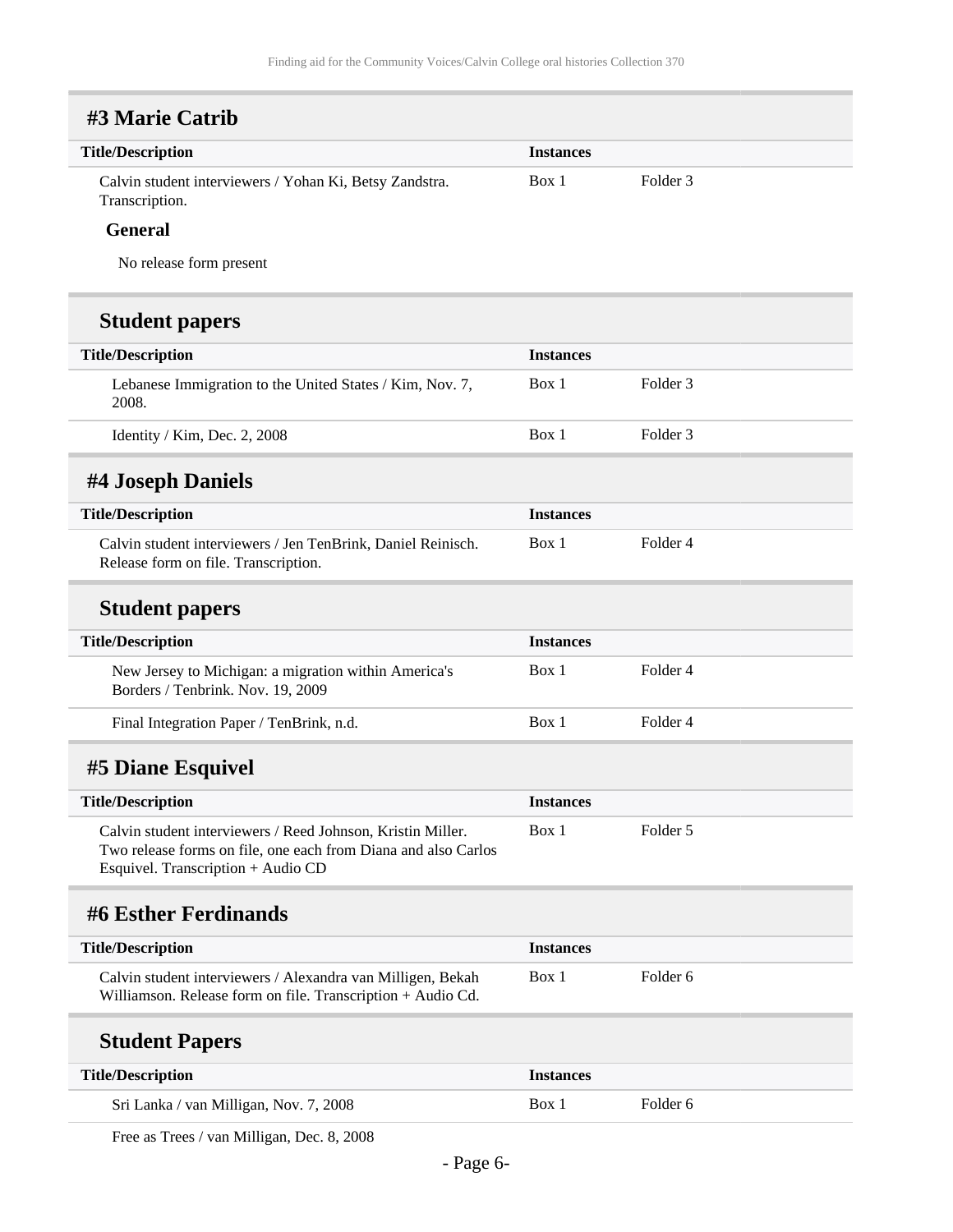<span id="page-6-1"></span><span id="page-6-0"></span>

|                                                                                                                 | Box 1            | Folder <sub>6</sub> |  |
|-----------------------------------------------------------------------------------------------------------------|------------------|---------------------|--|
| #7 Joseph Ibrahim                                                                                               |                  |                     |  |
| <b>Title/Description</b>                                                                                        | <b>Instances</b> |                     |  |
| Calvin student interviewers / Michael Valk, Kelise Vriesema.<br>Release form on file. Transcription + Audio CD. | Box 1            | Folder <sub>7</sub> |  |
| <b>Student Papers</b>                                                                                           |                  |                     |  |
| <b>Title/Description</b>                                                                                        | <b>Instances</b> |                     |  |
| White Paper / Valk, n.d.                                                                                        | Box 1            | Folder <sub>7</sub> |  |
| Integration Paper / Valk, n.d.                                                                                  | Box 1            | Folder <sub>7</sub> |  |
| Far Away from Home / Vriesema, Nov. 16, 2008                                                                    | Box 1            | Folder <sub>7</sub> |  |
| Vulnerability and Its Impact on Identity / Vriesema, Jan. 16,<br>2008                                           | Box 1            | Folder <sub>7</sub> |  |
| #8 Daniel Maung                                                                                                 |                  |                     |  |
| <b>Title/Description</b>                                                                                        | <b>Instances</b> |                     |  |
| Calvin student interviewers / Kyle Lim, Kate Looman.<br>Transcription + Audio CD.                               | Box 1            | Folder <sub>8</sub> |  |
| <b>General</b>                                                                                                  |                  |                     |  |
| No release form present                                                                                         |                  |                     |  |
| <b>Student Papers</b>                                                                                           |                  |                     |  |
| <b>Title/Description</b>                                                                                        | <b>Instances</b> |                     |  |
| Myanmar / Kim, Jan. 15, 2009                                                                                    | Box 1            | Folder <sub>8</sub> |  |
| Where I Come From: a tale of identity and place / Kim, Jan.<br>15, 2009                                         | Box 1            | Folder <sub>8</sub> |  |
| #9 Capitolene Nduwimana                                                                                         |                  |                     |  |
| <b>Title/Description</b>                                                                                        | <b>Instances</b> |                     |  |
| Calvin student interviewer / Niki Walmer. Release form present.<br>Transcription + Audio CD.                    | Box 1            | Folder 9            |  |
| <b>Student Papers</b>                                                                                           |                  |                     |  |
| <b>Title/Description</b>                                                                                        | <b>Instances</b> |                     |  |
| Rwandan Genocide, n.d.                                                                                          | Box 1            | Folder 9            |  |
| Integration Paper, Dec. 8, 2008                                                                                 | Box 1            | Folder 9            |  |
|                                                                                                                 |                  |                     |  |

### <span id="page-6-3"></span><span id="page-6-2"></span>**#10 Jose Rodriquez**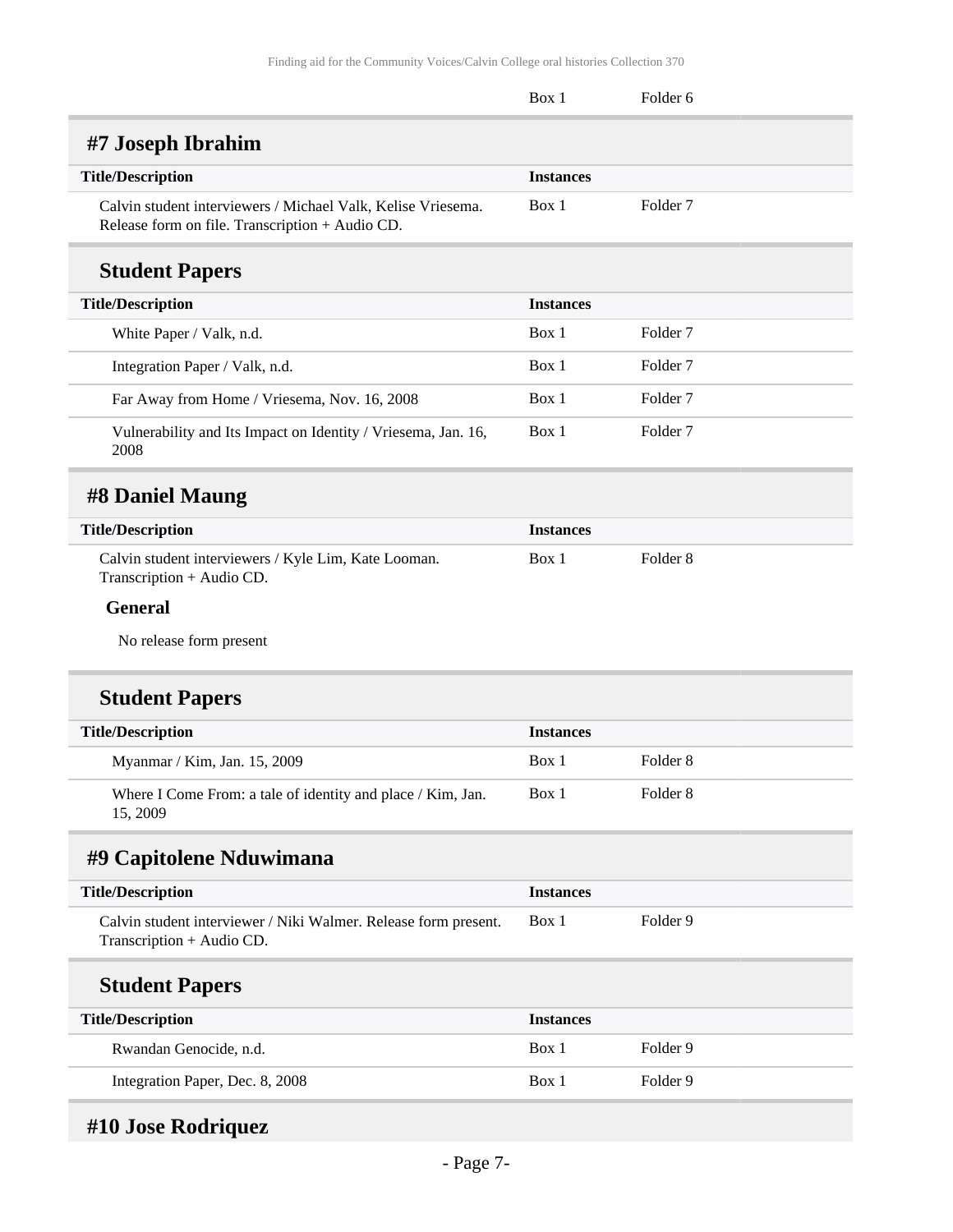| <b>Title/Description</b>                                   | <i><u><b>Instances</b></u></i> |           |
|------------------------------------------------------------|--------------------------------|-----------|
| Calvin student interviewers / Marie Vogel, Danny Zoeteway. | Box 1                          | Folder 10 |
| Release form present. Transcription + Audio CD.            |                                |           |

### **Student Papers**

| <b>Title/Description</b>                                                 | <b>Instances</b> |           |
|--------------------------------------------------------------------------|------------------|-----------|
| Vogel 1, Nov. 19, 2008                                                   | Box 1            | Folder 10 |
| Vogel 1, Final Integration Paper, Final Draft, n.d.                      | Box 1            | Folder 10 |
| Zoetewey 1, Nov. 7, 2008                                                 | Box 1            | Folder 10 |
| Zoetewey 1, Dec. 2, 2008                                                 | Box 1            | Folder 10 |
| Chrysanthi Sinniah. No material available 5/4/2009, possible<br>pending. | Box 1            | Folder 11 |

#### **^** [Return to Table of Contents](#page-1-0)

### <span id="page-7-0"></span>**Series II**

### **Scope and Contents**

Composed of materials from 2001 Spanish 310 course. All interviews are arranged alphabetically by interviewees first name. This was done since many of the interviewees only gave their first names in the interviews. All interviews are in Spanish. There are no release forms for these materials.

| <b>Title/Description</b>                                                   | <b>Instances</b> |          |
|----------------------------------------------------------------------------|------------------|----------|
| Ana Maria Tape 1 / Julie Niewick, Jen Rodgers. Audio tape.                 | Box 2            | Folder 1 |
| <b>General</b>                                                             |                  |          |
| No release form present                                                    |                  |          |
| Ana Maria Tape 2 / Julie Niewick, Jen Rodgers. Audio tape.                 | Box 2            | Folder 2 |
| <b>General</b>                                                             |                  |          |
| No release form present                                                    |                  |          |
| Ana Maria Tape 3 / Julie Niewick, Jen Rodgers. Audio tape.                 | Box 2            | Folder 3 |
| <b>General</b>                                                             |                  |          |
| No release form present                                                    |                  |          |
| Andrea Gabriela 9/28/2001 / Laura Patten, Wendy Lencemeyer.<br>Audio tape. | Box 2            | Folder 4 |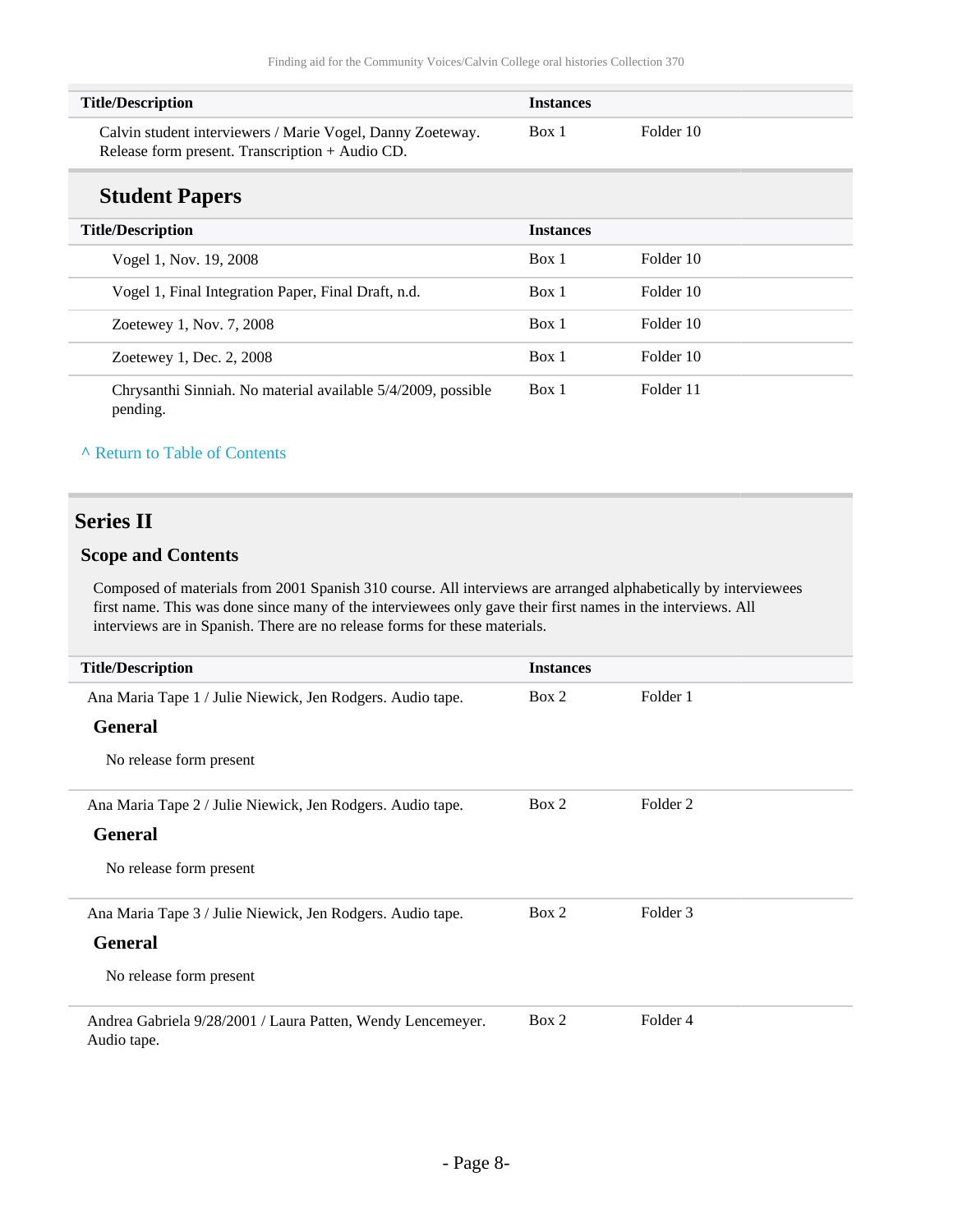| Carlos 2/21, 2/28, 3/7 2001 / Dustin Brewer, Adam DeLock. MP3.                         | Box 2 | Folder 5            |
|----------------------------------------------------------------------------------------|-------|---------------------|
| <b>General</b>                                                                         |       |                     |
| No Release form present                                                                |       |                     |
| Catalino Rodriguez Tape 1 Fall 2001 / Phil Visser, Mike<br>Gruennert. Audio tape.      | Box 2 | Folder 6            |
| <b>General</b>                                                                         |       |                     |
| No release form present                                                                |       |                     |
| Catalino Rodriguez Tape 2 Fall 2001 / Phil Visser, Mike<br>Gruennert. Audio tape.      | Box 2 | Folder <sub>7</sub> |
| <b>General</b>                                                                         |       |                     |
| No release form present                                                                |       |                     |
| Elva Quesada Tape 1 2/13/2001 . Audio tape.                                            | Box 2 | Folder <sub>8</sub> |
| <b>General</b>                                                                         |       |                     |
| No release form present                                                                |       |                     |
| Elva Quesada Tape 2 2/27/2001. Audio tape.                                             | Box 2 | Folder 9            |
| <b>General</b>                                                                         |       |                     |
| No release form present                                                                |       |                     |
| Elva Quesada Tape 3 3/27/2001. Audio tape.                                             | Box 2 | Folder 10           |
| <b>General</b>                                                                         |       |                     |
| No release form present                                                                |       |                     |
| Margarita Martinez Tape 1, 11/21/2001 / Erica VanPelt, Christina<br>Welsh. Audio tape. | Box 2 | Folder 11           |
| <b>General</b>                                                                         |       |                     |
| No release form present                                                                |       |                     |
| Margarita Martinez Tape 2, 11/21/2001 / Erica VanPelt, Christina<br>Welsh. Audio tape. | Box 2 | Folder 12           |
| <b>General</b>                                                                         |       |                     |
| No release form present                                                                |       |                     |
| Margarita Martinez / Christina Welsh. Audio tape.                                      | Box 2 | Folder 13           |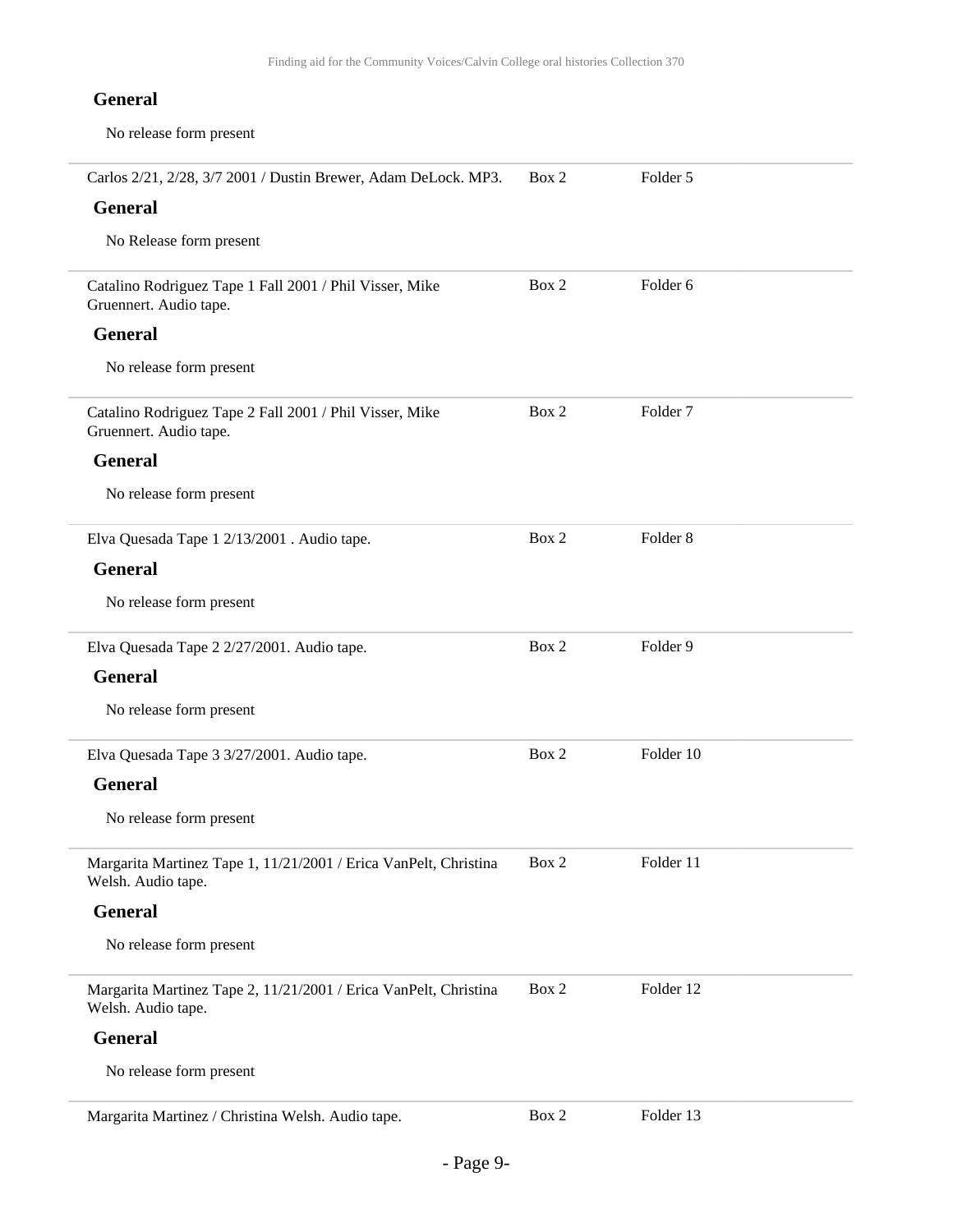| Margarita Medina 11/14/2001 / Katie VanBronkhorst. Audio tape.               | Box 2 | Folder 14 |
|------------------------------------------------------------------------------|-------|-----------|
| <b>General</b>                                                               |       |           |
| No release form present                                                      |       |           |
| Mari Miguel / Jennifer Schuller. Audio tape.                                 | Box 2 | Folder 15 |
| <b>General</b>                                                               |       |           |
| No release form present                                                      |       |           |
| Mario Cepero Tape 1, 2/23/2001. Audio tape.                                  | Box 2 | Folder 16 |
| <b>General</b>                                                               |       |           |
| No release form present                                                      |       |           |
| Mario Cepero Tape 2, 2/28/2001. Audio tape.                                  | Box 2 | Folder 17 |
| <b>General</b>                                                               |       |           |
| No release form present                                                      |       |           |
| Mario Cepero Tape 3, 3/28/2001. Audio tape.                                  | Box 2 | Folder 18 |
| <b>General</b>                                                               |       |           |
| No release form present                                                      |       |           |
| Miguel Tape 1, 2/15/2001 / Jenny Bergman, Rachel Sneller. Micro<br>cassette. | Box 2 | Folder 19 |
| <b>General</b>                                                               |       |           |
| No release form present                                                      |       |           |
| Miguel Tape 2, 3/1/2001 / Jenny Bergman, Rachel Sneller. Micro<br>Cassette.  | Box 2 | Folder 20 |
| <b>General</b>                                                               |       |           |
| No release form present                                                      |       |           |
| Miguel Tape 3, 4/14/2001 / Jenny Bergman, Rachel Sneller. Micro<br>Cassette. | Box 2 | Folder 21 |
| <b>General</b>                                                               |       |           |
| No release form present                                                      |       |           |
| Natalie Tape 1 / Amy Bush, Sara Kooima. Audio tape.                          | Box 2 | Folder 22 |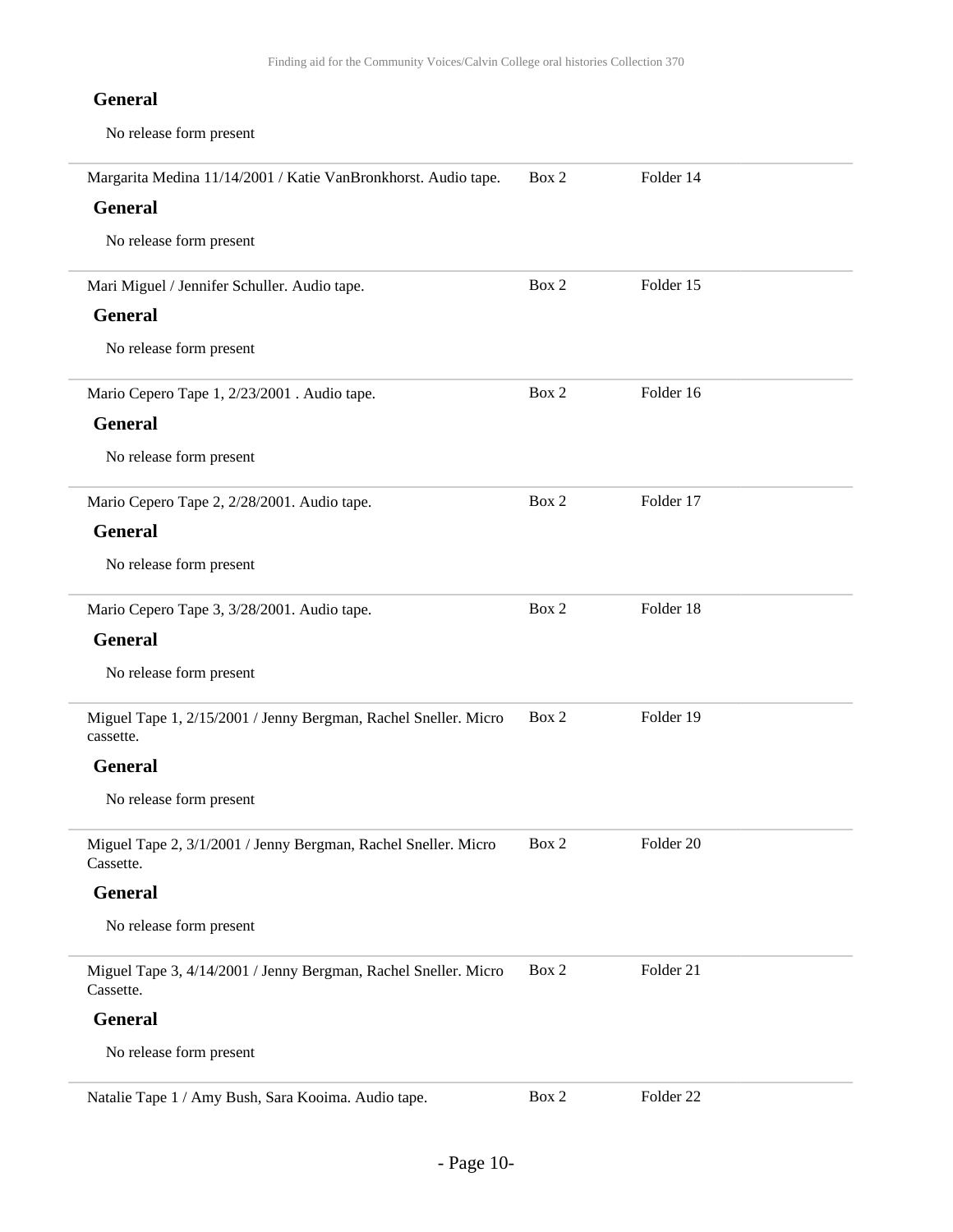| Ophelia Gonzalez Tape 1 / Carly Jones, Misty Callanan. Audio<br>tape.                 | Box 2 | Folder 23            |  |
|---------------------------------------------------------------------------------------|-------|----------------------|--|
| <b>General</b>                                                                        |       |                      |  |
| No release form present                                                               |       |                      |  |
| Ophelia Gonzalez Tape 2 / Carly Jones, Misty Callanan. Audio<br>tape.                 | Box 2 | Folder 24            |  |
| <b>General</b>                                                                        |       |                      |  |
| No release form present                                                               |       |                      |  |
| Ofelia Gonzalez Tape 1, 10/7/2001 / Mary Girard, Stephanie<br>Smolenski. Audio tape.  | Box 2 | Folder <sub>25</sub> |  |
| <b>General</b>                                                                        |       |                      |  |
| No release form present                                                               |       |                      |  |
| Ofelia Gonzalez Tape 2, 11/10/2001 / Mary Girard, Stephanie<br>Smolenski. Audio tape. | Box 2 | Folder 26            |  |
| <b>General</b>                                                                        |       |                      |  |
| No release form present                                                               |       |                      |  |
| Pastor Miguel 11/7/2001 / Julie Ippel, Anne Bosscher. Audio tape.                     | Box 2 | Folder 27            |  |
| <b>General</b>                                                                        |       |                      |  |
| No release form present                                                               |       |                      |  |
| Rudy Tape 1 / Melissa Rozeboom, Jennifer Stenhouwer. Audio<br>tape.                   | Box 2 | Folder <sub>28</sub> |  |
| <b>General</b>                                                                        |       |                      |  |
| No release form present                                                               |       |                      |  |
| Rudy Tape 2 / Melissa Rozeboom, Jennifer Stenhouwer. Audio<br>tape.                   | Box 2 | Folder 29            |  |
| <b>General</b>                                                                        |       |                      |  |
| No release form present                                                               |       |                      |  |
| Spike . Audio tape.                                                                   | Box 2 | Folder 30            |  |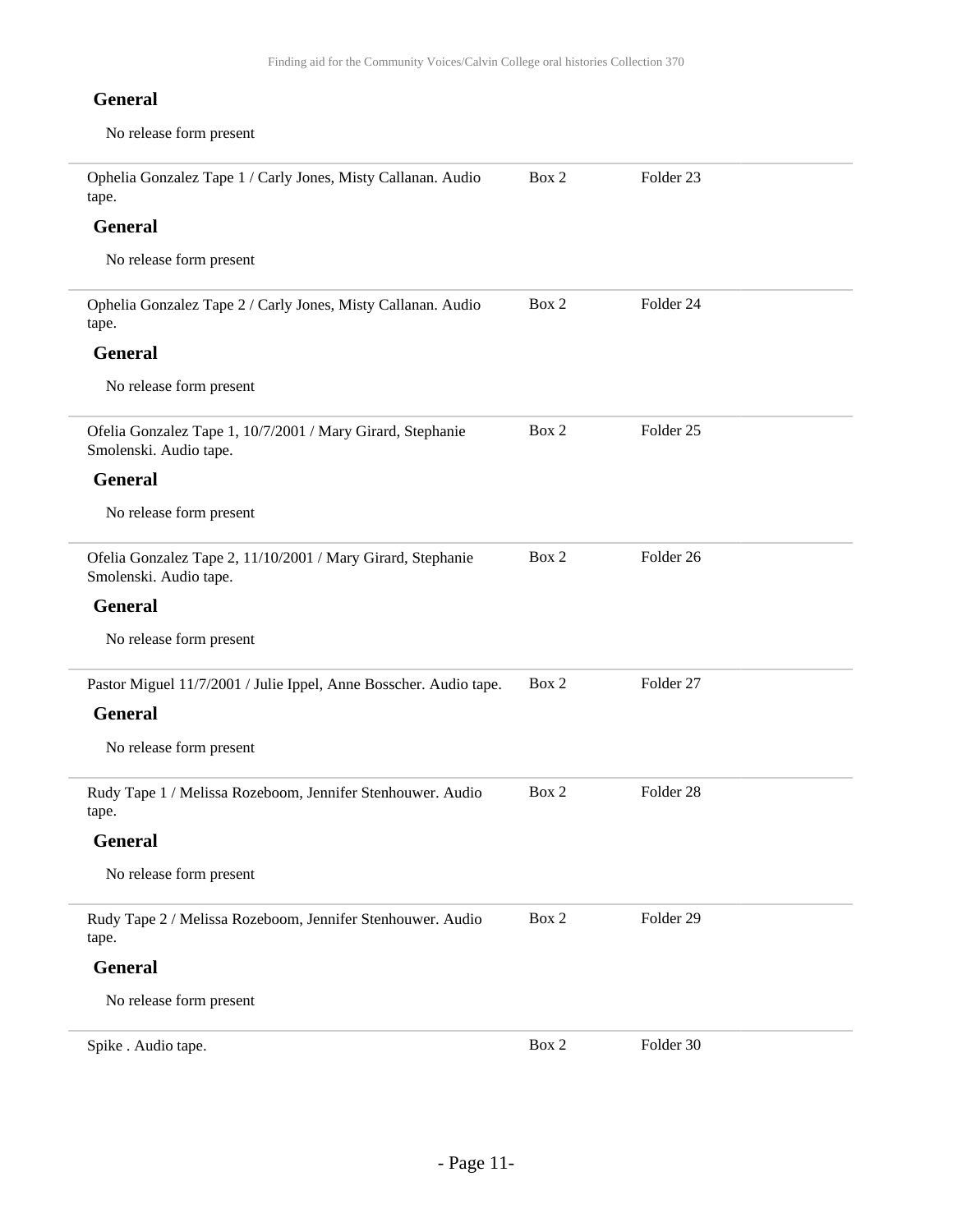No release form present

| Tony Valencia 10/15/2001 / Brian Paff, Lydia Boonstra. Audio<br>Tape.           | Box 2 | Folder 31 |
|---------------------------------------------------------------------------------|-------|-----------|
| <b>General</b>                                                                  |       |           |
| No release form present                                                         |       |           |
| Index of interview with Opheia Gonzalez / Misty Callanan, Carly<br>Jones        | Box 1 |           |
| Index of interviews with Ofelia Gonzalez / Stephanie Smolenski,<br>Mary Girard. | Box 1 |           |
| Index of interview with Catalino Rodriguez / Phil Visser, Mike<br>Gruennert.    | Box 1 |           |
| Index of interview with Mari Miguel / Anna Rodriguez, Jennifer<br>Schuller.     | Box 1 |           |

#### **^** [Return to Table of Contents](#page-1-0)

#### <span id="page-11-0"></span>**Series III**

#### **Scope and Contents**

Composed of two DVD's produced for the South East Community Association. This project was produced by Daniel Garcia for Calvin College CAS-222 class in 2007.

| <b>Title/Description</b>                                                                                              | <b>Instances</b> |
|-----------------------------------------------------------------------------------------------------------------------|------------------|
| 2 DVD's of "The South East Community Association." Video<br>Documentation Project 2007. Calvin College CAS-222 Class. | Box 1            |
| Produced by Daniel Garcia                                                                                             |                  |

#### **^** [Return to Table of Contents](#page-1-0)

### <span id="page-11-1"></span>**Series IV**

#### **Scope and Contents**

Composed of materials from the January 2010 Race, Gender, and Migration in the United States class. The course was taught by Gaul Gunst Heffner, Ph.D. and Lissa Schwander, MSW. The interviews are arranged alphabetically by country of origin. The interviewee's names are not given for the majority of the interviews. Compact discs are included in the folder with the transcripts.

| <b>Title/Description</b>                                      | <i><u><b>Instances</b></u></i> |          |
|---------------------------------------------------------------|--------------------------------|----------|
| Interview with Bosnian Immigrant, Alija Molametivich.         | Box 3                          | Folder 1 |
| Transcript, Compact disc (MP3). Transcribed by Hannah Selles. |                                |          |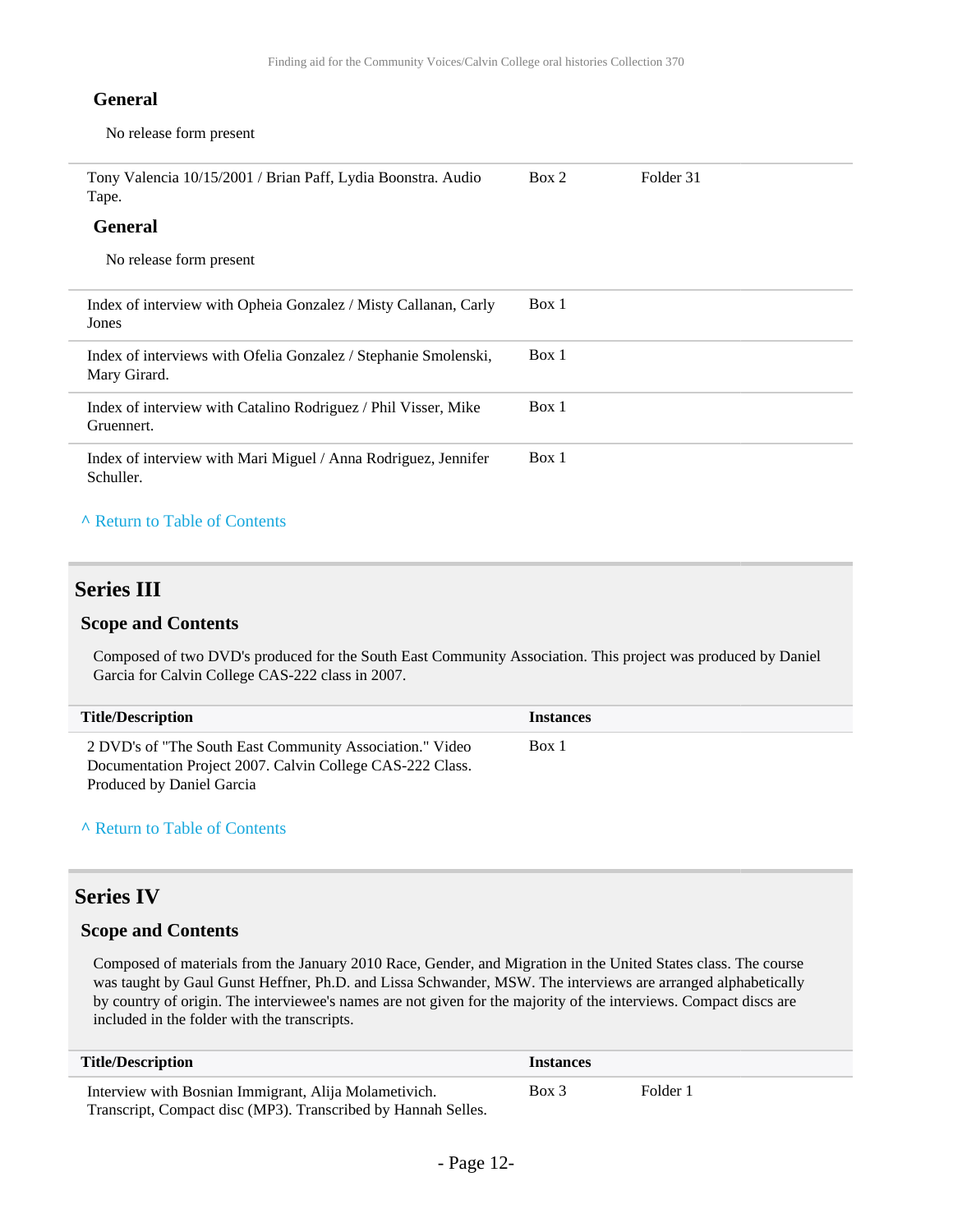| Interview with Brazilian Immigrant. Transcript, Compact disc<br>(MP3). Transcribed by Emma Slager.                     | Box 3   | Folder <sub>2</sub> |  |
|------------------------------------------------------------------------------------------------------------------------|---------|---------------------|--|
| <b>General</b>                                                                                                         |         |                     |  |
| No release form present                                                                                                |         |                     |  |
| Interview with Chinese Immigrant. Transcript, Compact disc<br>(MP3). Transcribed by Hannah Selles.                     | Box 3   | Folder <sub>3</sub> |  |
| <b>General</b>                                                                                                         |         |                     |  |
| No release form present                                                                                                |         |                     |  |
| Interview with Cuban Immigrant (1 of 2). Transcript, Compact<br>disc (MP3). Transcribed by Hannah Selles.              | Box 3   | Folder <sub>4</sub> |  |
| <b>General</b>                                                                                                         |         |                     |  |
| No release form present                                                                                                |         |                     |  |
| Interview with Cuban Immigrant (2 of 2). Transcript, Compact<br>disc (MP3). Transcribed by Hannah Selles, Emma Slager. | Box 3   | Folder 5            |  |
| <b>General</b>                                                                                                         |         |                     |  |
| No release form present                                                                                                |         |                     |  |
| Interview with Ethiopian Immigrant (1 of 2). Transcript, Compact<br>disc (MP3). Transcribed by Emma Slager.            | Box 3   | Folder 6            |  |
| <b>General</b>                                                                                                         |         |                     |  |
| No release form present                                                                                                |         |                     |  |
| Interview with Ethiopian Immigrant (2 of 2). Transcript, Compact<br>disc (MP3). Transcribed by Emma Slager.            | $Box$ 3 | Folder <sub>7</sub> |  |
| <b>General</b>                                                                                                         |         |                     |  |
| No release form present                                                                                                |         |                     |  |
| Interview with Mexican Immigrant. Transcript, Compact disc<br>(MP3). Transcribed by Hannah Selles.                     | Box 3   | Folder <sub>8</sub> |  |
| <b>General</b>                                                                                                         |         |                     |  |
| No release form present                                                                                                |         |                     |  |
| Interview with Palestinian Immigrants. Transcript, Compact disc<br>(MP3). Transcribed by Hannah Selles.                | Box 3   | Folder 9            |  |